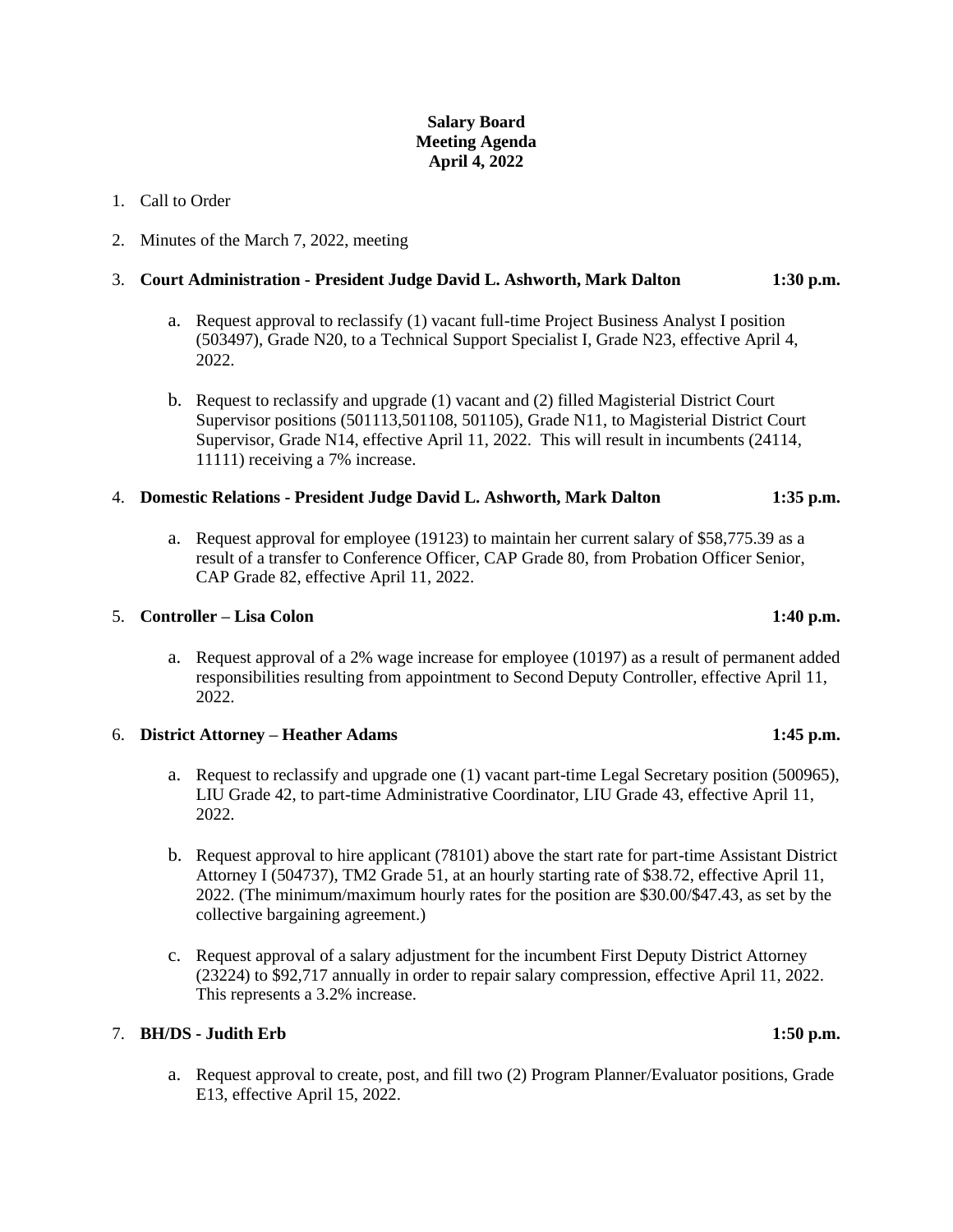- b. Request to simultaneously eliminate one (1) Caseworker position (502436), Grade N20, and create, post, and fill one (1) Senior Caseworker positions, Grade N22, effective April 4, 2022.
- c. Request approval to create, post, and fill four (4) temporary, part-time County Social Casework Intern positions with an hourly start rate of \$14.00/hour, effective April 5, 2022.
- d. Request approval to hire applicant (80013) above the start rate for Caseworker (504167), Grade N20, at an annual starting rate of \$44,500, effective April 4, 2022. (The minimum/maximum hourly rate is \$36,016.50/\$60,001.50.)

# 8. **Children and Youth Agency – Crystal Natan 1:55 p.m.**

- a. Request approval to create, post, and fill the following full-time positions, effective July 1, 2022.
	- One (1) Chief Caseworker, Grade E15
	- Five (5) Adolescent Family Support Caseworkers, PSS Grade 73
	- Two (2) Adolescent Intake Caseworkers, PSS Grade 73
	- One (1) Secretary, PSS Grade 70

### 9. **Information Technology – Steven Clements 2:00 p.m.**

a. Request approval to reclassify one (1) vacant full-time Computer Technician I position (500609), Grade N23, to Audio Visual and Videoconference Technician, Grade N23, effective April 11, 2022.

### 10. **Public Defender – Christopher Tallarico 2:05 p.m.**

a. Request approval to add two (2) Assistant Public Defender Senior designations to the current allotment of four (4) positions for a total of six (6) Assistant Public Defender Senior designations, effective April 4, 2022.

# 11. **Youth Intervention Center – Drew Fredericks 2:10 p.m.**

- a. Request approval of a temporary 2.5% increase for employee (23489) and employee (16384) for assuming the duties of the vacant Business Manager, retroactive to March 28, 2022, to remain in effect until such time that the Business Manager position is filled.
- b. Request approval to promote (1) Detention Youth Care Worker (25431) to Detention Supervisor with a 5% pay increase, effective April 11, 2022.
- c. Request to simultaneously eliminate six (6) vacant part-time Youth Care Worker positions (501465,504147,504118,504282,503807,503682), Grades 26 and N17, and create two (2) full-time Youth Care Supervisor positions, Grade N22, effective April 4, 2022.

# 12. **Prison – Cheryl Steberger 2:15 p.m.**

a. Request approval of a \$3.70/hour salary adjustment for the Director of Administrative Services (22523), effective April 11, 2022.